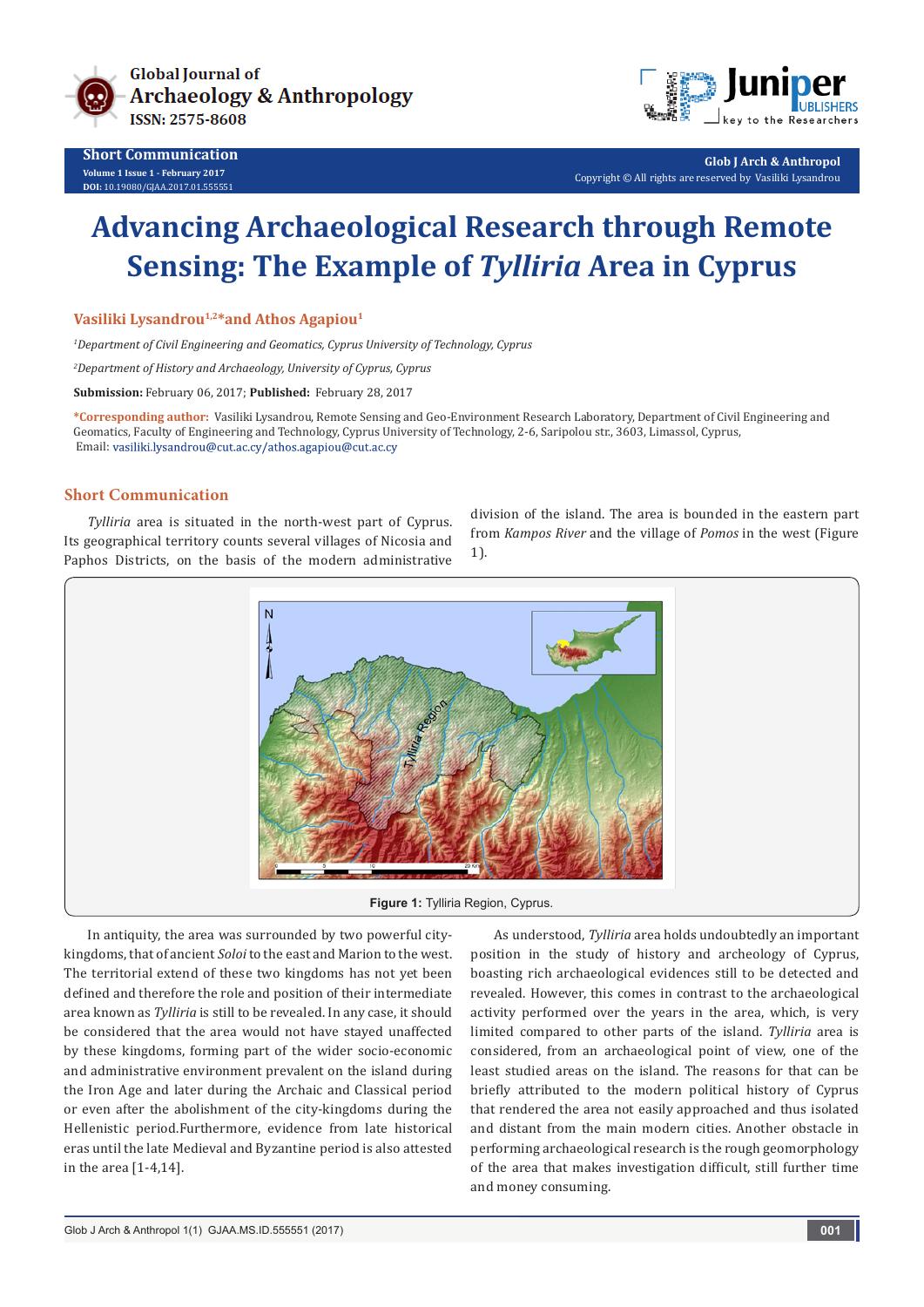## **Global Journal of Archaeology & Anthropology**

One of the most recent archaeological investigations in the area was carried out in 2009 by Kykkos Museum (under the auspices of the Department of Antiquities of Cyprus). The preliminary results of the *in situ* archaeological survey indicated archaeological evidence in the area.The investigation concerned a documentation survey in order to identify, amongst other, the potential extension of a known ancient necropolis, possibly dated to the Hellenistic period and reused during the Roman one, the tombs intensity/consistency and spatial distribution, their geomorphological setting and their state of preservation [5,6]. During the survey, more tombs -part of other ancient cemeteries- have been identified in the region belonging to

different chronological periods of the history of Cyprus. The identified tombs were all hewn out of the natural rock, mainly cut into the steep and rough rock face (Figure 2). The *in situ* observations and documentation have been completed with the topographical mapping of the tombs. The study area was firstly observed mainly through cadastral maps. All data collected were elaborated for digitization and mapping and introduced into a Geographical Information Systems (hereafter GIS) environment. In total five main areas have been identified with rock-cut ancient tombs, all of them looted. In the first two areas more than 70 individual tombs have been accurately recorded.



Figure 2: One of the rocky cliffs honeycombed by rock-cut tombs.

In parallel, archival indexing from the Department of Antiquities of Cyprus was carried out, in order to identify areas spotted in the past, mainly through foot surveys and try to reconstruct the up to date know archaeological testimonies of the area through the GIS. Even though information retrieved from these archives was limited and very concise, it still remains valuable since it's the only information regarding the official investigations in the area (in their great majority unpublished). A number of problems needed to be solved during this phase with the most important one to be related to the exact site location, communicated in the archival reports with the toponym of the area rather than using coordinate system.

Unfortunately, such gaps in the archives, makes the today archaeological investigations even more difficult and problematic. In addition, the hilly and difficultly accessible terrain of the area can also delay or even postpone traditional archaeological surveys in a landscape level. Even though the characteristics of *Tylliria* area are not unique within archaeological research, still are here presented as an indicative example of the difficulties that currently archaeologists seek to solve. The problems are even growing taking into consideration the general decrease of budgets allocated for such archaeological investigations and the systematic land use and land cover change of the "archaeolandscapes" due to modern development.

Is becoming evident that new ways and new tools of performing archaeological investigations in a landscape level are in demand and need to be adopted and exploited by archaeologists in order to facilitate their research both in terms of field work as well as for desk-base data analysis and visualization. Within this concept Remote Sensing (hereafter RS) technologies can play an important role.

Certainly, RS offers new perspectives in archaeological research [7]. Optical Remote Sensing can detect phenomena on the surface associated with subsurface relics, while the use of infrared and thermal electromagnetic radiation can be used in order to detect underground archaeological remains. For example, spectral anomalies in the very near infrared part observed over crops may be linked to the presence of buried archaeological features. Radar sensors, having the ability of large-area coverage, cloud penetration and all-weather acquisition can compensate some weaknesses of optical images.

RS as a non-destructive technique can contribute to the distant investigation of an archaeological site prior, during and post excavation. Such techniques can monitor the surroundings of an archaeological heritage site by recording any modifications due to climate changes and other natural and/or anthropogenic threats and pressures. Satellite remote sensing has become a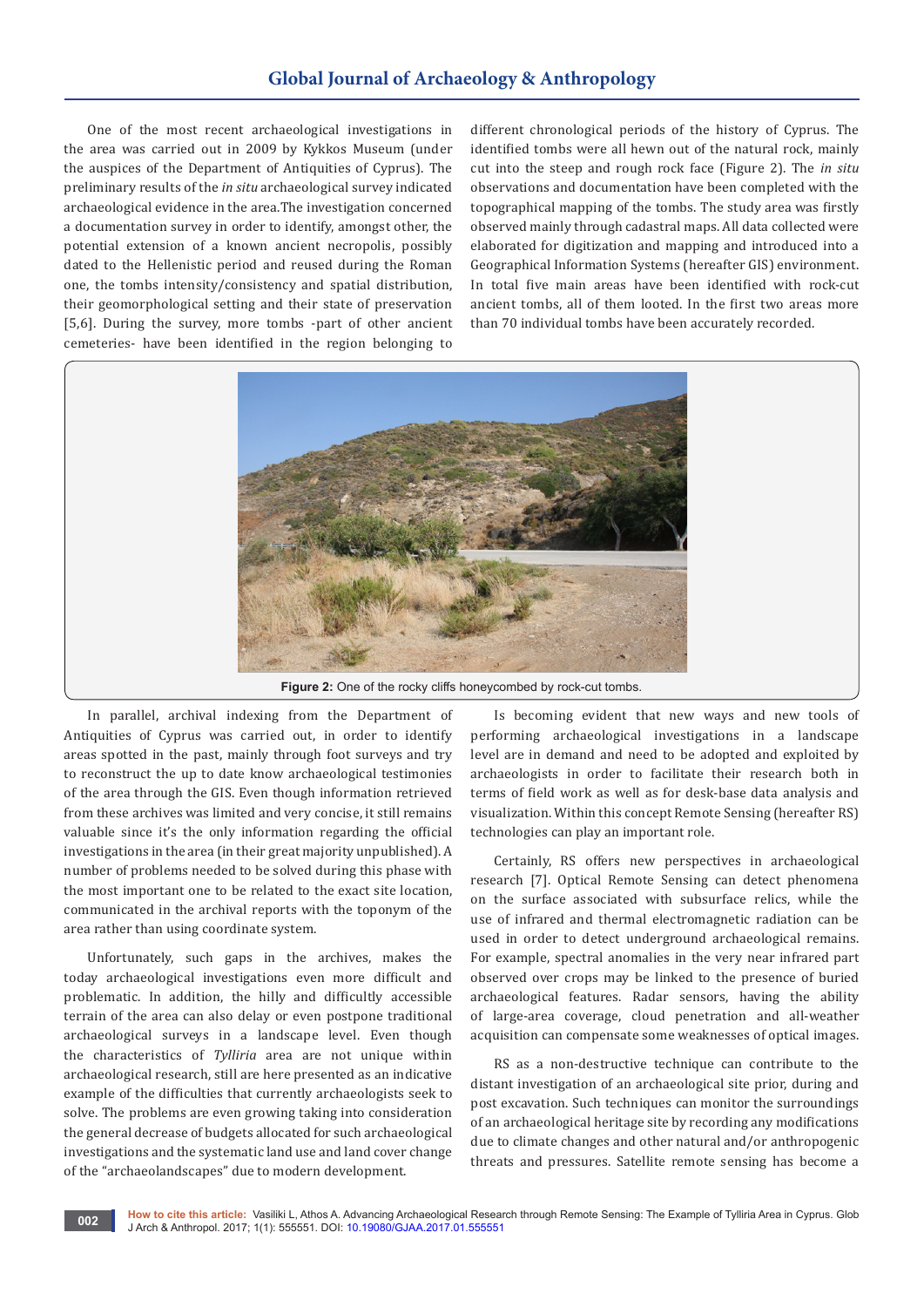common tool of investigation and prediction of environmental change and scenarios through the development of GIS-based models to support decision-making. By blending together satellite remote sensing techniques with GIS, the monitoring process of archaeological sites can be efficiently supported in a reliable, repetitive, non-invasive, cost-effective and time efficient way.

New technologies (such as radar satellite images, interferometry and other) have already been applied at various archaeological sites [8-10]. New satellite sensors, such as Sentinel missions, are also expected to support archaeological research in the near future. The WordView-3 sensor with a spatial resolution of 31 cm highlights the latest achievements of space technology. Using data with such an improved quality, scientists can seek even more elaborate details for sub-surface remains and a better understanding of archaeolandscapes [11- 13].

*Tylliria* area urgently needs a detail digitalizationin a landscape level, since otherwise vital information will be lost over the years. This urge is becoming even more emerging in light to the several local and governmental efforts of retrieving the area from its isolated position, by boosting amongst other the modern development of the region.

Due to the difficulties mentioned earlier, an extended and different approach of this landscape is demanded. The use of satellite archive and high resolution multispectral datasets together with the exploitation of aerial images of the area can help archaeologists to understand better the landscape of the area or even prioritize the areas to be investigated. Such data can also reveal hidden and still unknown archaeological sites. Definitely, the current documentation of the tombs and several other sites, clearly indicates only a small part of the still undiscovered archaeological vestiges of the area. This is pointed out even more distinctly by the extensive necropolis discovered in *Tylliria* region, considering that the identified cities of the dead (necropolis) have once been established to serve the corresponding cities of the living, still to be discovered.

#### **Acknowledgment**

The authors would like to thank Kykkos Museum that back in 2009 funded the project and the Department of Antiquities of Cyprus that supported this initiative. The present communication is under the "ATHENA" project H2020-TWINN2015 of European Commission.This project has received funding from the European

Union's Horizon 2020 research and innovation programme under grant agreement No 691936.

#### **References**

- 1. Lysandrou V (2010) A Medieval watch tower at Kato Pyrgos Tillirias. Proceedings of the A' Conference Tylliria, Memories, History and Archaeology, Nicosia, pp. 211-230.
- 2. Perdikes S (2010) Archaeological excavation at locality Avli, Pano Pyrgos Tyllirias. Proceedings of the A' Conference Tylliria, Memories, History and Archaeology, Nicosia, pp. 163-210.
- 3. Myriantheus D (2010) Churches and chapels in Tylliria. Proceedings of the A' Conference Tylliria, Memories, History and Archaeology, Nicosia, pp. 121-162.
- 4. Philotheou G (2010) Panayia Galoktisti church at Kato Pyrgos Tyllirias. Proceedings of the A' Conference Tylliria, Memories, History and Archaeology, Nicosia, pp. 97-120.
- 5. Lysandrou V, Agapiou A (2010) Comparison of documentation techniques for the restoration and rehabilitation of cultural heritage monuments: the example of Pyrgos 'Troulli' medieval tower in Cyprus. Proceedings of the 3<sup>rd</sup> International Euro-Mediterranean Conference on Digital Heritage (EuroMed2010), (8-13 November 2010, Limassol, Cyprus), Archaeolingua, Budapest, p. 21-26.
- 6. ViolarisY (2010) The excavation of a tomb of the Hellenistic and Roman period in Mansoura. Proceedings of the A' Conference Tylliria, Memories, History and Archaeology, Nicosia, p. 37-64.
- 7. [Agapiou A, Lysandrou V \(2015\) Remote sensing archaeology: Tracking](http://www.sciencedirect.com/science/article/pii/S2352409X15301139)  [and mapping evolution in European scientific literature from 1999 to](http://www.sciencedirect.com/science/article/pii/S2352409X15301139)  [2015. Journal of Archaeological Science: Reports 4: 192-200.](http://www.sciencedirect.com/science/article/pii/S2352409X15301139)
- 8. [Chen F, Masini N, Yang R, Milillo P, Feng D, et al. \(2015\) A space view](http://www.mdpi.com/2072-4292/7/1/24)  [of radar archaeological marks: First applications of COSMO-SkyMed](http://www.mdpi.com/2072-4292/7/1/24)  [X-band data. Remote Sens 7\(1\): 24-50.](http://www.mdpi.com/2072-4292/7/1/24)
- 9. [Stewart C, Lasaponara R, Schiavon G \(2014\) Multi-frequency,](http://www.sciencedirect.com/science/article/pii/S0303243413001542)  [polarimetric SAR analysis for archaeological prospection. International](http://www.sciencedirect.com/science/article/pii/S0303243413001542)  [Journal of Applied Earth Observation and Geoinformation 28: 211-219.](http://www.sciencedirect.com/science/article/pii/S0303243413001542)
- 10. [Tapete D, Cigna F \(2012\) Rapid Mapping and Deformation Analysis](https://www.hindawi.com/journals/ijge/2012/618609/)  [over Cultural Heritage and Rural Sites Based on Persistent Scatterer](https://www.hindawi.com/journals/ijge/2012/618609/)  [Interferometry. International Journal of Geophysics 2012: 618609.](https://www.hindawi.com/journals/ijge/2012/618609/)
- 11. [Agapiou A \(2016\) Orthogonal equations for the detection of](http://www.sciencedirect.com/science/article/pii/S2352409X16303546)  [archaeological traces de-mystified. Journal of Archaeological Science:](http://www.sciencedirect.com/science/article/pii/S2352409X16303546)  [Reports. Doi: 10.1016/j.jasrep.2016.07.004.](http://www.sciencedirect.com/science/article/pii/S2352409X16303546)
- 12. [Giardino JM \(2011\) A history of NASA remote sensing contributions to](http://www.sciencedirect.com/science/article/pii/S0305440310003274)  [archaeology. Journal of Archaeological Science 38\(9\): 2003-2009.](http://www.sciencedirect.com/science/article/pii/S0305440310003274)
- 13. Lysandrou V, Agapiou A (2010) Documentation of ancient tombs in Tilliria area (Cyprus) using Geographic Information Systems. Proceedings of the 38<sup>th</sup> International Annual Conference on Computer Applications and Quantitative Methods in Archaeology (CAA), (6-9 April 2010, Granada, Spain.
- 14. Chotzakoglou C (2010) Fumbling about the region of Tillyria in the byzantine and postbyzantine period, Cyprus. Proceedings of the A' Conference Tylliria, Memories, History and Archaeology, Nicosia, pp. 299-324.